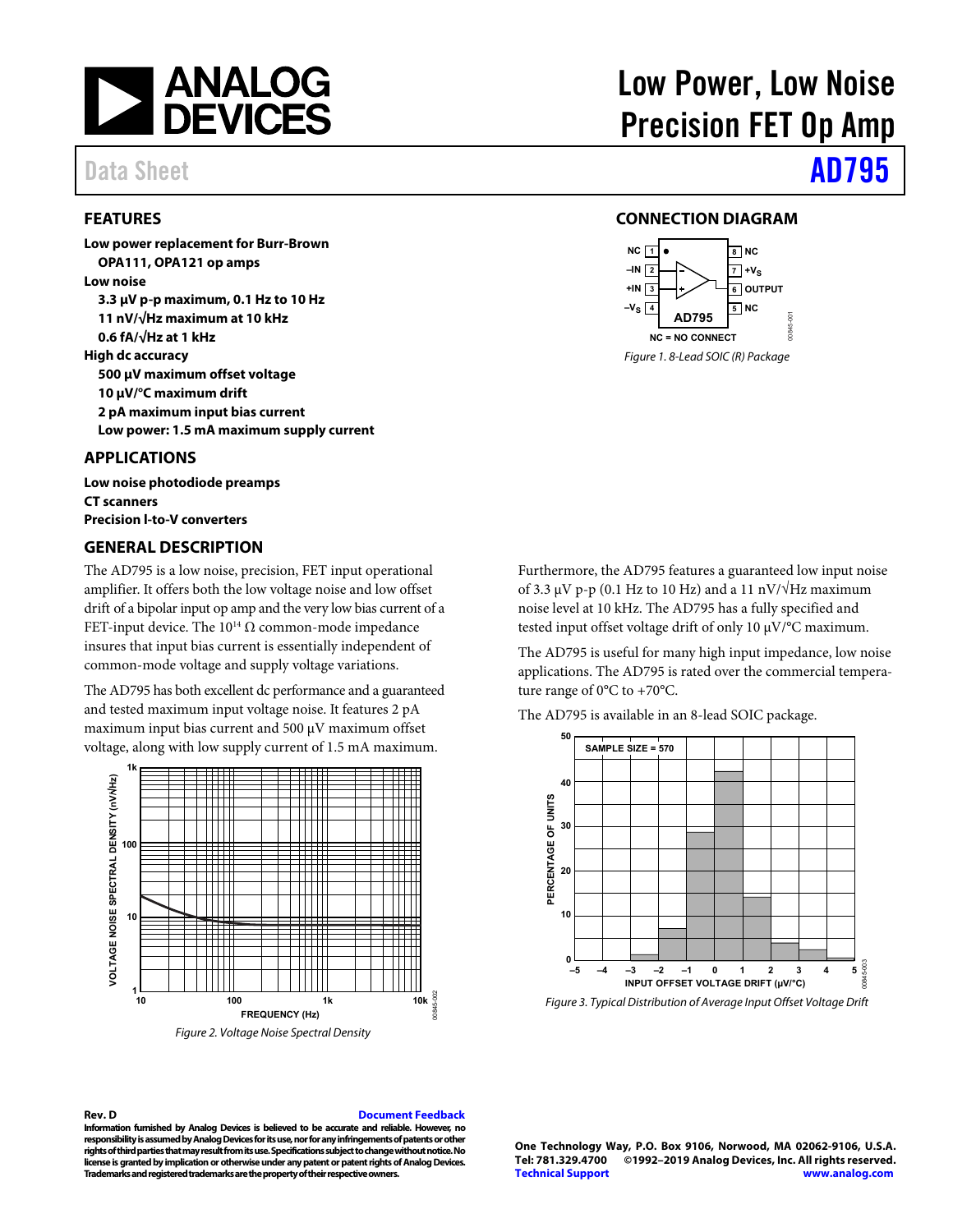# TABLE OF CONTENTS

## <span id="page-1-0"></span>**REVISION HISTORY**

| $8/2019$ —Rev. C to Rev. D |  |
|----------------------------|--|
|                            |  |
|                            |  |

### **12/2009—Rev. B to Rev. C**

| Changes to Features Section and General Description Section. 1 |  |
|----------------------------------------------------------------|--|
| Changes to Input Bias Current Parameter, Table 1  3            |  |
|                                                                |  |
|                                                                |  |
|                                                                |  |
| Changes to Minimizing Input Current Section 11                 |  |
| Changes to Circuit Board Notes Section and Figure 33 12        |  |
|                                                                |  |
|                                                                |  |

| AC Response with High Value Source and Feedback Resistance |  |
|------------------------------------------------------------|--|
|                                                            |  |
|                                                            |  |
|                                                            |  |
|                                                            |  |
|                                                            |  |
|                                                            |  |
|                                                            |  |
|                                                            |  |
|                                                            |  |
|                                                            |  |

## **10/2002—Rev. A to Rev. B**

| Deleted Plastic Mini-DIP (N) PackageUniversal |  |
|-----------------------------------------------|--|
|                                               |  |
|                                               |  |
|                                               |  |
|                                               |  |
|                                               |  |
|                                               |  |
|                                               |  |
|                                               |  |
| Deleted Low Noise Op Amp Selection Tree  15   |  |
|                                               |  |
|                                               |  |

**10/1992—Revision 0: Initial Version**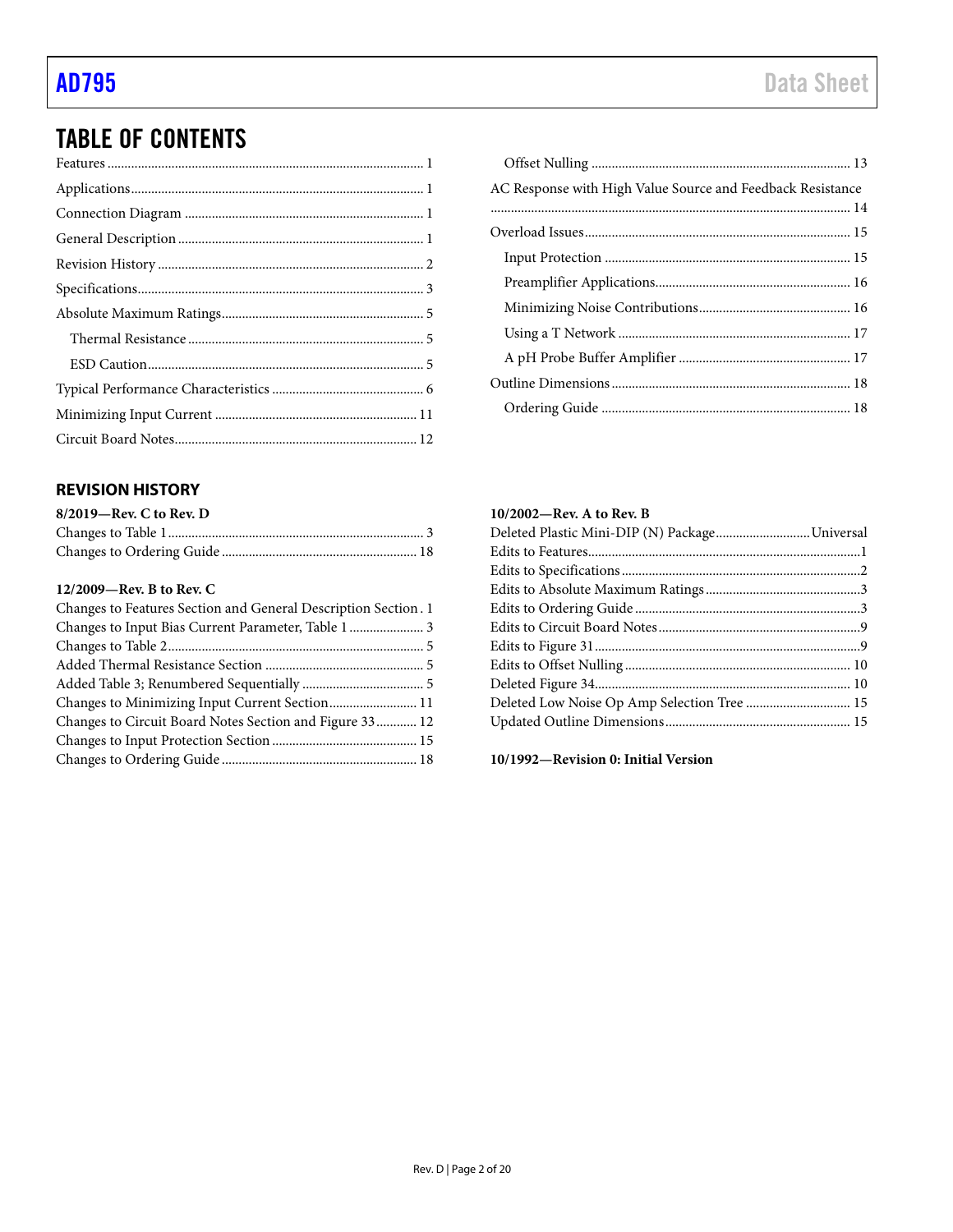# <span id="page-2-0"></span>**SPECIFICATIONS**

At +25°C and  $\pm 15$  V dc, unless otherwise noted.

## **Table 1.**

|                                           |                                          | AD795JRZ  |                 |      |                |
|-------------------------------------------|------------------------------------------|-----------|-----------------|------|----------------|
| <b>Parameter</b>                          | <b>Test Conditions/Comments</b>          | Min       | Typ             | Max  | Unit           |
| INPUT OFFSET VOLTAGE <sup>1</sup>         |                                          |           |                 |      |                |
| Initial Offset                            |                                          |           | 100             | 500  | μV             |
| Offset                                    | $T_{MIN} - T_{MAX}$                      |           | 300             | 1000 | μV             |
| vs. Temperature                           |                                          |           | 3               | 10   | µV/°C          |
| vs. Supply (PSRR)                         |                                          | 86        | 110             |      | dB             |
| vs. Supply (PSRR)                         | $T_{MIN} - T_{MAX}$                      | 84        | 100             |      | dB             |
| <b>INPUT BIAS CURRENT<sup>2</sup></b>     |                                          |           |                 |      |                |
| Either Input                              | $V_{CM} = 0 V$                           |           | $\mathbf{1}$    | 2    | pA             |
| Either Input at $T_{MAX} = 70^{\circ}C$   | $V_{CM} = 0 V$                           |           | 23              |      | pA             |
| Either Input                              | $V_{CM} = +10 V$                         |           | $\mathbf{1}$    |      | pA             |
| <b>Offset Current</b>                     | $V_{CM} = 0 V$                           |           | 0.1             | 1.0  | pA             |
| Offset Current at $T_{MAX} = 70^{\circ}C$ | $V_{CM} = 0 V$                           |           | $\overline{2}$  |      | pA             |
| OPEN-LOOP GAIN                            | $V_0 = \pm 10 V$                         |           |                 |      |                |
|                                           | $R_L \geq 10 k\Omega$                    | 110       | 120             |      | dB             |
|                                           | $R_L \geq 10 k\Omega$                    | 100       | 108             |      | dB             |
| <b>INPUT VOLTAGE NOISE</b>                | 0.1 Hz to 10 Hz                          |           | 1.0             | 3.3  | µV p-p         |
|                                           | $f = 10$ Hz                              |           | 20              | 50   | $nV/\sqrt{Hz}$ |
|                                           | $f = 100$ Hz                             |           | 12              | 40   | $nV/\sqrt{Hz}$ |
|                                           | $f = 1$ kHz                              |           | 11              | 17   | $nV/\sqrt{Hz}$ |
|                                           | $f = 10$ kHz                             |           | 9               | 11   | nV/√Hz         |
| <b>INPUT CURRENT NOISE</b>                | $f = 0.1$ Hz to 10 Hz                    |           | 13              |      | fA p-p         |
|                                           | $f = 1$ kHz                              |           | 0.6             |      | fA/√Hz         |
| <b>FREQUENCY RESPONSE</b>                 |                                          |           |                 |      |                |
| Unity Gain, Small Signal                  | $G = -1$                                 |           | 1.6             |      | <b>MHz</b>     |
| Full Power Response                       | $V_0 = 20 V p - p$ , $R_L = 2 k\Omega$   |           | 16              |      | kHz            |
| Slew Rate, Unity Gain                     | $V_0 = 20 V p - p$ , $R_L = 2 k\Omega$   |           | $\mathbf{1}$    |      | $V/\mu s$      |
| SETTLING TIME <sup>3</sup>                |                                          |           |                 |      |                |
| To 0.1%                                   | 10 V step                                |           | 10              |      | μs             |
| To 0.01%                                  | 10V step                                 |           | 11              |      |                |
| Overload Recovery <sup>4</sup>            | 50% overdrive                            |           | $\overline{2}$  |      | μs             |
| <b>Total Harmonic</b>                     | $f = 1$ kHz                              |           |                 |      | μs             |
| Distortion                                | $R1 \ge 10$ k $\Omega$ , $V_0 = 3$ V rms |           | $-108$          |      | dB             |
| <b>INPUT IMPEDANCE</b>                    |                                          |           |                 |      |                |
| Differential                              | $V_{\text{DIFF}} = \pm 1 V$              |           | $10^{12}$   2   |      |                |
| Common Mode                               |                                          |           | $10^{14}$   2.2 |      | $\Omega$   pF  |
| <b>INPUT VOLTAGE RANGE</b>                |                                          |           |                 |      | $\Omega$   pF  |
| Differential <sup>5</sup>                 |                                          |           |                 |      | $\vee$         |
|                                           |                                          |           | ±20             |      | $\vee$         |
| Common-Mode Voltage                       |                                          | ±10       | ±11             |      | $\vee$         |
| Over Maximum Operating Temperature        |                                          | ±10       |                 |      |                |
| Common-Mode Rejection Ratio               | $V_{CM} = \pm 10 V$                      | 90        | 110             |      | dB             |
|                                           | $T_{MIN} - T_{MAX}$                      | 86        | 100             |      | dB             |
| <b>OUTPUT CHARACTERISTICS</b>             |                                          |           |                 |      |                |
| Voltage                                   | $R_L \geq 2 k\Omega$                     | $V_S - 4$ | $V_S - 2.5$     |      | $\mathsf{V}$   |
|                                           | $T_{MIN} - T_{MAX}$                      | $V_S - 4$ |                 |      | $\vee$         |
| Current                                   | $V_{OUT} = \pm 10 V$                     | ±5        | ±10             |      | mA             |
|                                           | Short circuit                            |           | ±15             |      | mA             |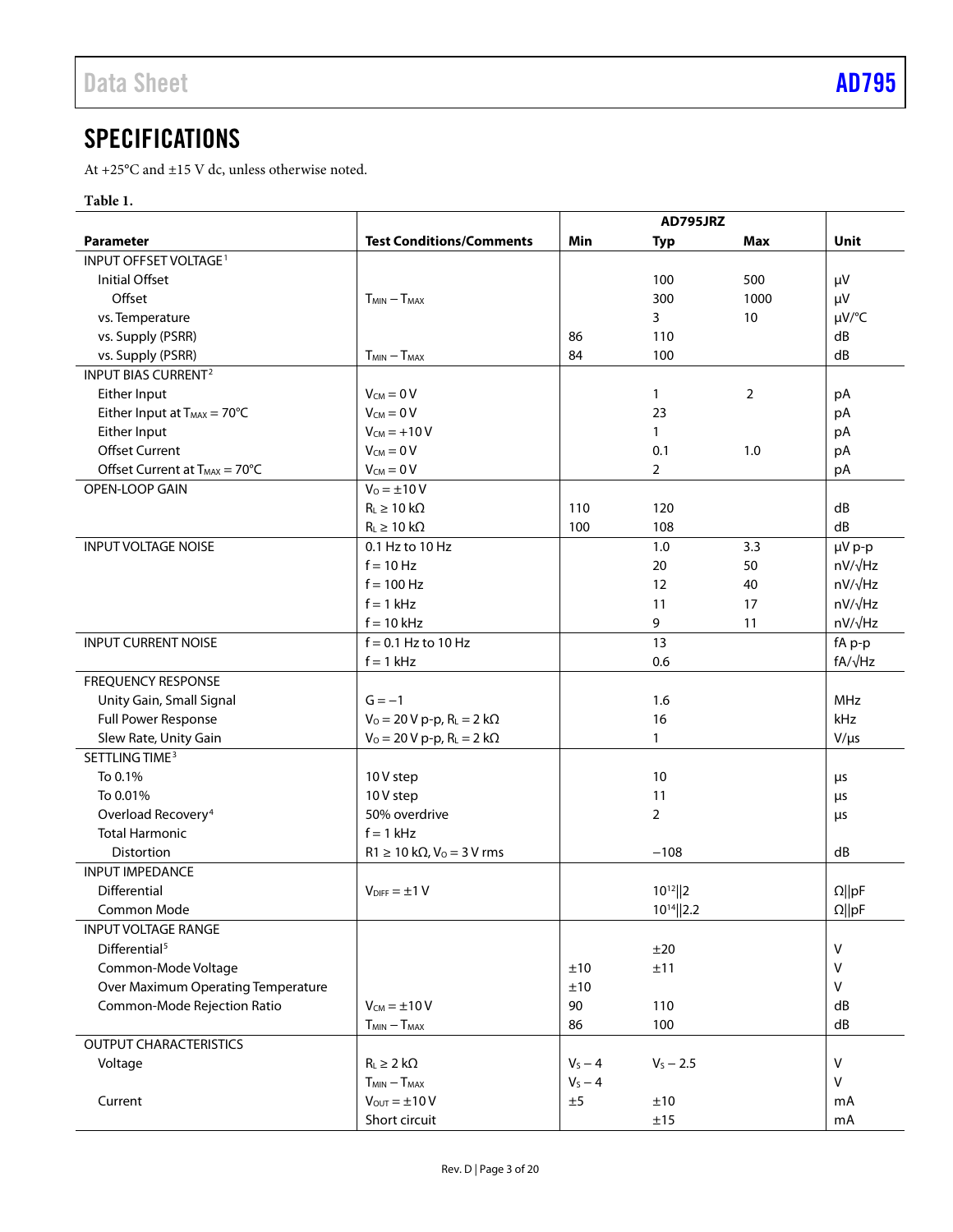<span id="page-3-0"></span>

|                          |                                 | AD795JRZ |     |      |      |
|--------------------------|---------------------------------|----------|-----|------|------|
| <b>Parameter</b>         | <b>Test Conditions/Comments</b> | Min      | Typ | Max  | Unit |
| POWER SUPPLY             |                                 |          |     |      |      |
| <b>Rated Performance</b> |                                 |          | ±15 |      |      |
| <b>Operating Range</b>   |                                 | ±4       |     | ±18  |      |
| <b>Quiescent Current</b> |                                 |          | 1.3 | . .5 | mA   |

<sup>1</sup> Input offset voltage specifications are guaranteed after 5 minutes of operation at  $T_A = +25^{\circ}C$ .

<sup>2</sup> Bias current specifications are guaranteed maximum at either input after 5 minutes of operation at T<sub>A</sub> = +25°C. For higher temperature, the current doubles every 10°C. <sup>3</sup> Gain = −1, R1 = 10 kΩ.

<sup>4</sup> Defined as the time required for the amplifier's output to return to normal operation after removal of a 50% overload from the amplifier input.

 $^5$  Defined as the maximum continuous voltage between the inputs such that neither input exceeds  $\pm 10$  V from ground.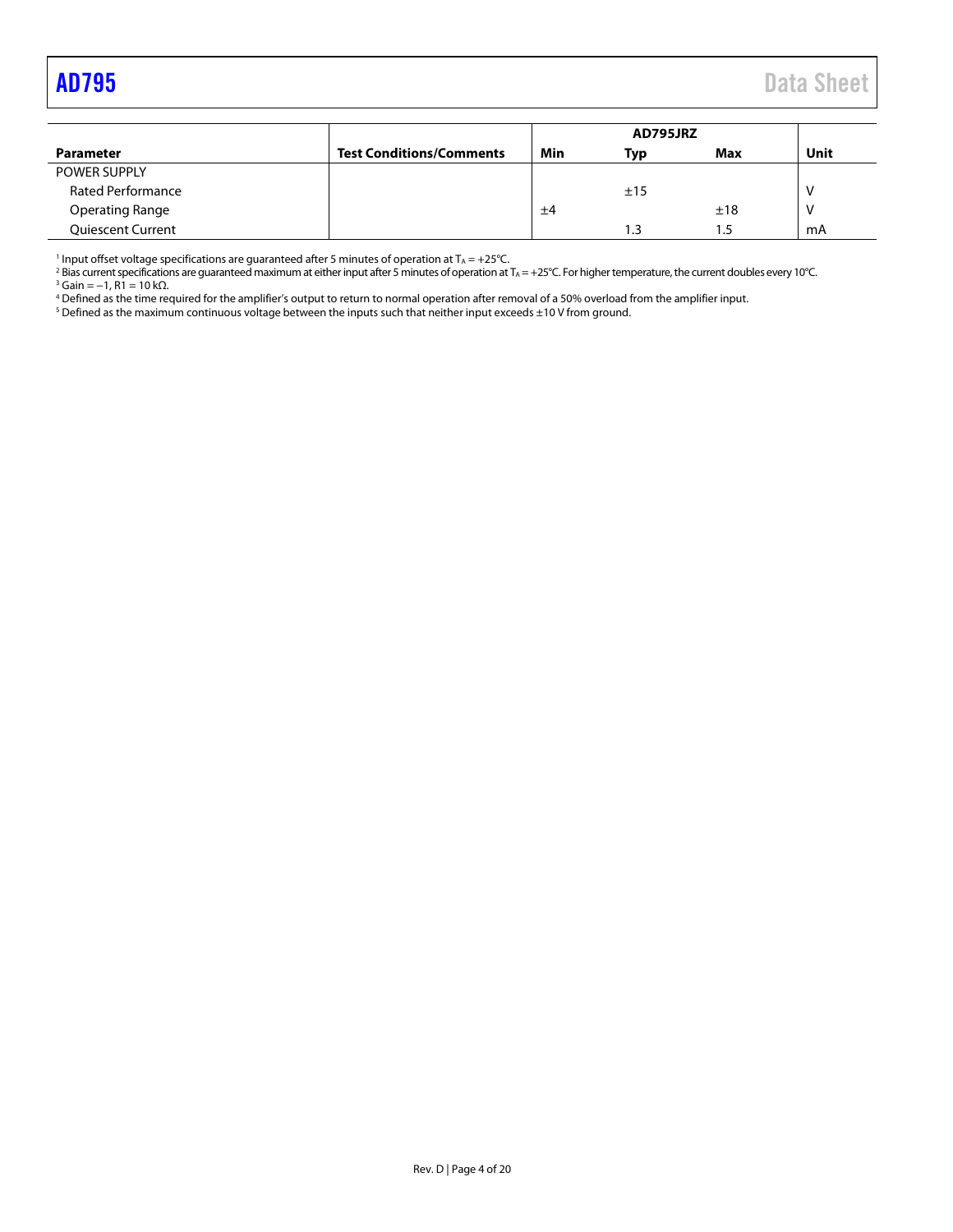## <span id="page-4-0"></span>ABSOLUTE MAXIMUM RATINGS

### **Table 2.**

| <b>Parameter</b>                                      | Rating                               |
|-------------------------------------------------------|--------------------------------------|
| Supply Voltage                                        | ±18V                                 |
| Internal Power Dissipation (at $T_A = +25^{\circ}C$ ) |                                      |
| <b>SOIC Package</b>                                   | 500 mW                               |
| Input Voltage                                         | $\pm V_5$                            |
| Input Current <sup>1</sup>                            | $±10$ mA                             |
| <b>Output Short-Circuit Duration</b>                  | Indefinite                           |
| Differential Input Voltage                            | $+V_s$ and $-V_s$                    |
| Storage Temperature Range (R)                         | $-65^{\circ}$ C to +125 $^{\circ}$ C |
| <b>Operating Temperature Range</b>                    |                                      |
| AD7951                                                | $0^{\circ}$ C to $+70^{\circ}$ C     |

<sup>1</sup> Limit input current to 10 mA or less whenever the input signal exceeds the power supply rail by 0.1 V.

Stresses at or above those listed under Absolute Maximum Ratings may cause permanent damage to the product. This is a stress rating only; functional operation of the product at these or any other conditions above those indicated in the operational section of this specification is not implied. Operation beyond the maximum operating conditions for extended periods may affect product reliability.

## <span id="page-4-1"></span>**THERMAL RESISTANCE**

θJA is specified for the worst-case conditions, that is, a device soldered on a 4-layer circuit board for surface-mount packages.

### **Table 3. Thermal Resistance**

| Package Type | UJA | Unit |
|--------------|-----|------|
| 8-Lead SOIC  | ـ ب |      |

## <span id="page-4-2"></span>**ESD CAUTION**



ESD (electrostatic discharge) sensitive device. Charged devices and circuit boards can discharge without detection. Although this product features patented or proprietary protection circuitry, damage may occur on devices subjected to high energy ESD. Therefore, proper ESD precautions should be taken to avoid performance degradation or loss of functionality.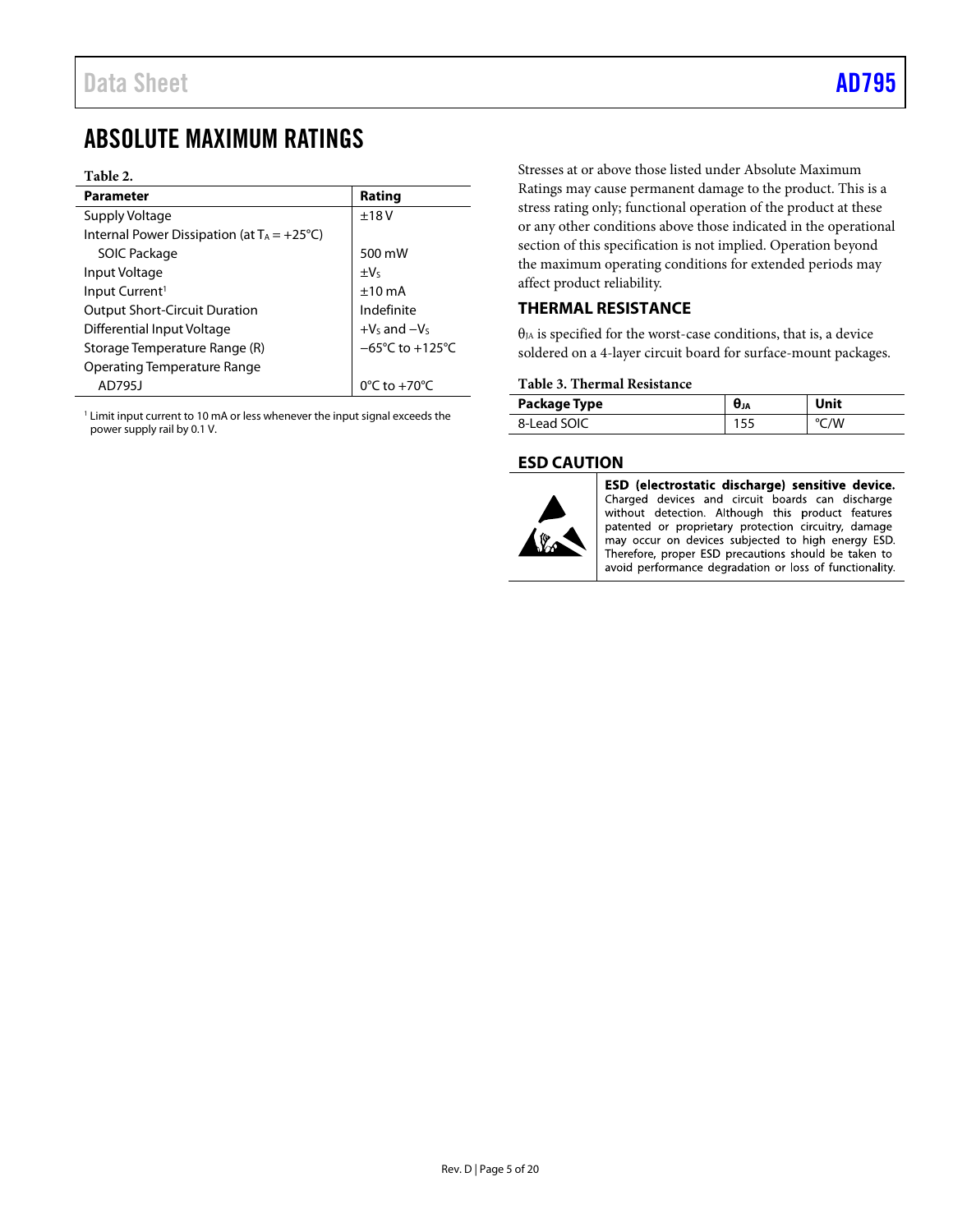## <span id="page-5-0"></span>TYPICAL PERFORMANCE CHARACTERISTICS









Figure 6. Output Voltage Swing vs. Load Resistance

<span id="page-5-2"></span>

<span id="page-5-1"></span>Figure 9. Input Bias Current vs. Temperature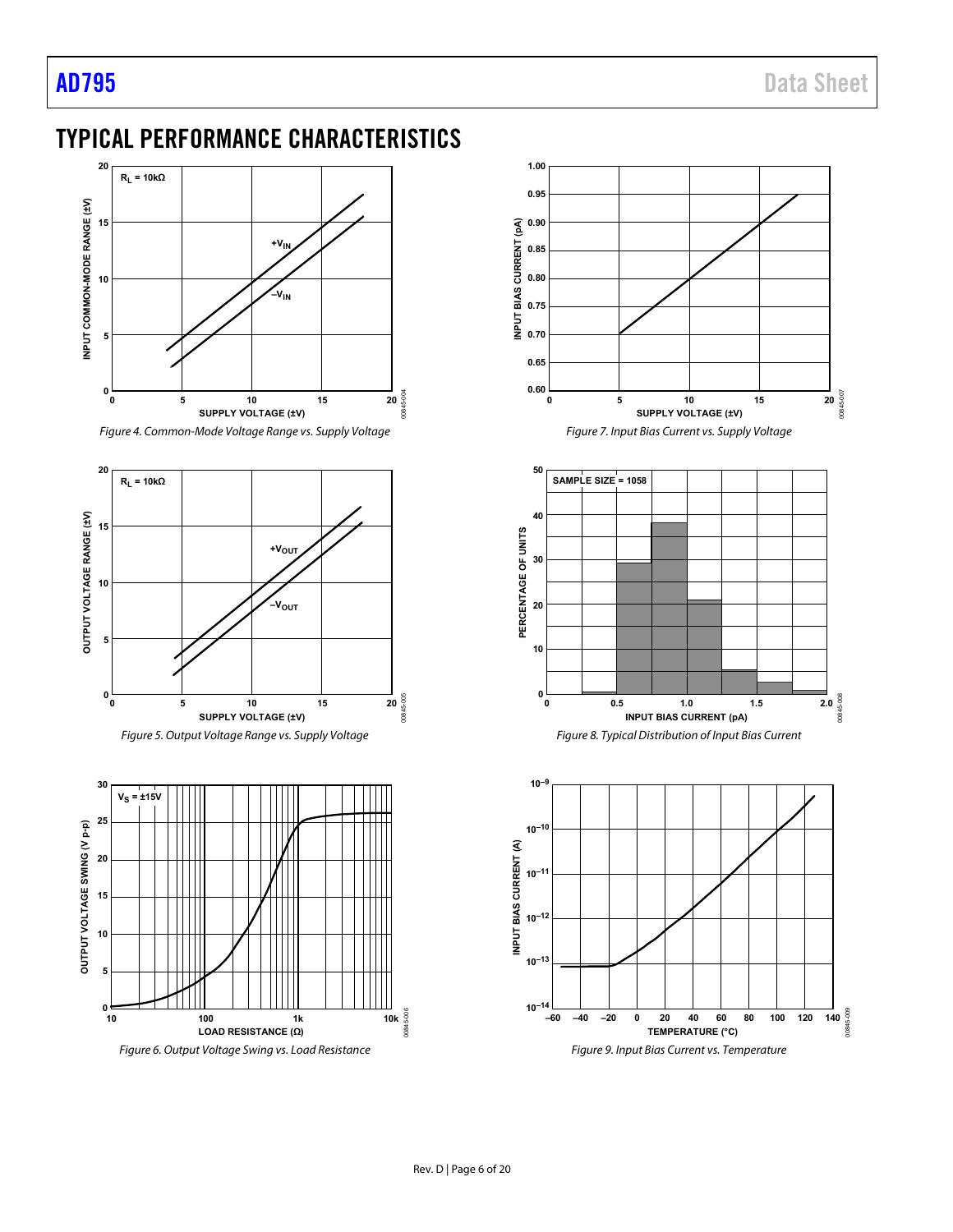## Data Sheet **[AD795](https://www.analog.com/AD795?doc=AD795.pdf)**





**FREQUENCY (Hz)**

00845-015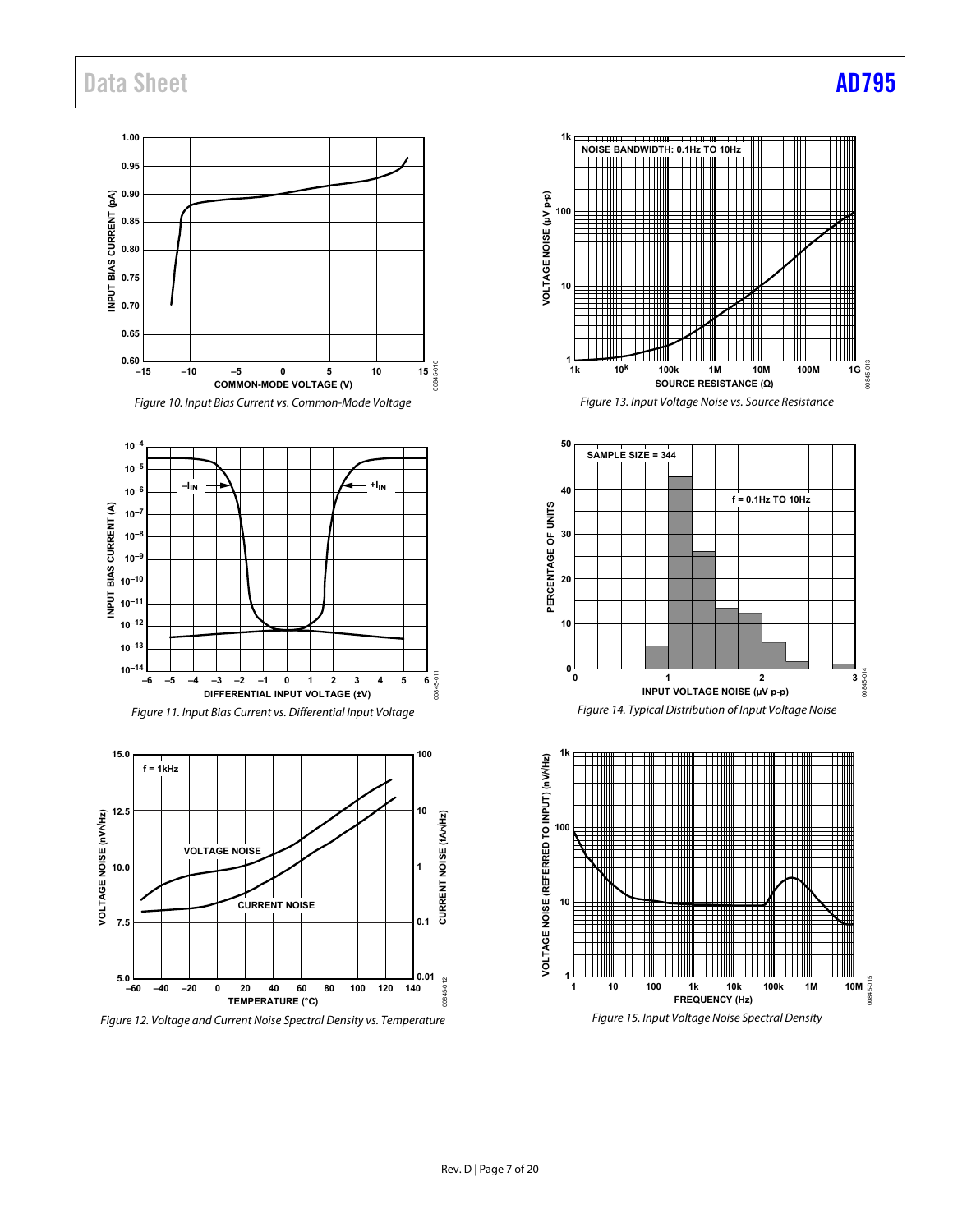

Figure 18. Absolute Input Error Voltage vs. Input Common-Mode Voltage





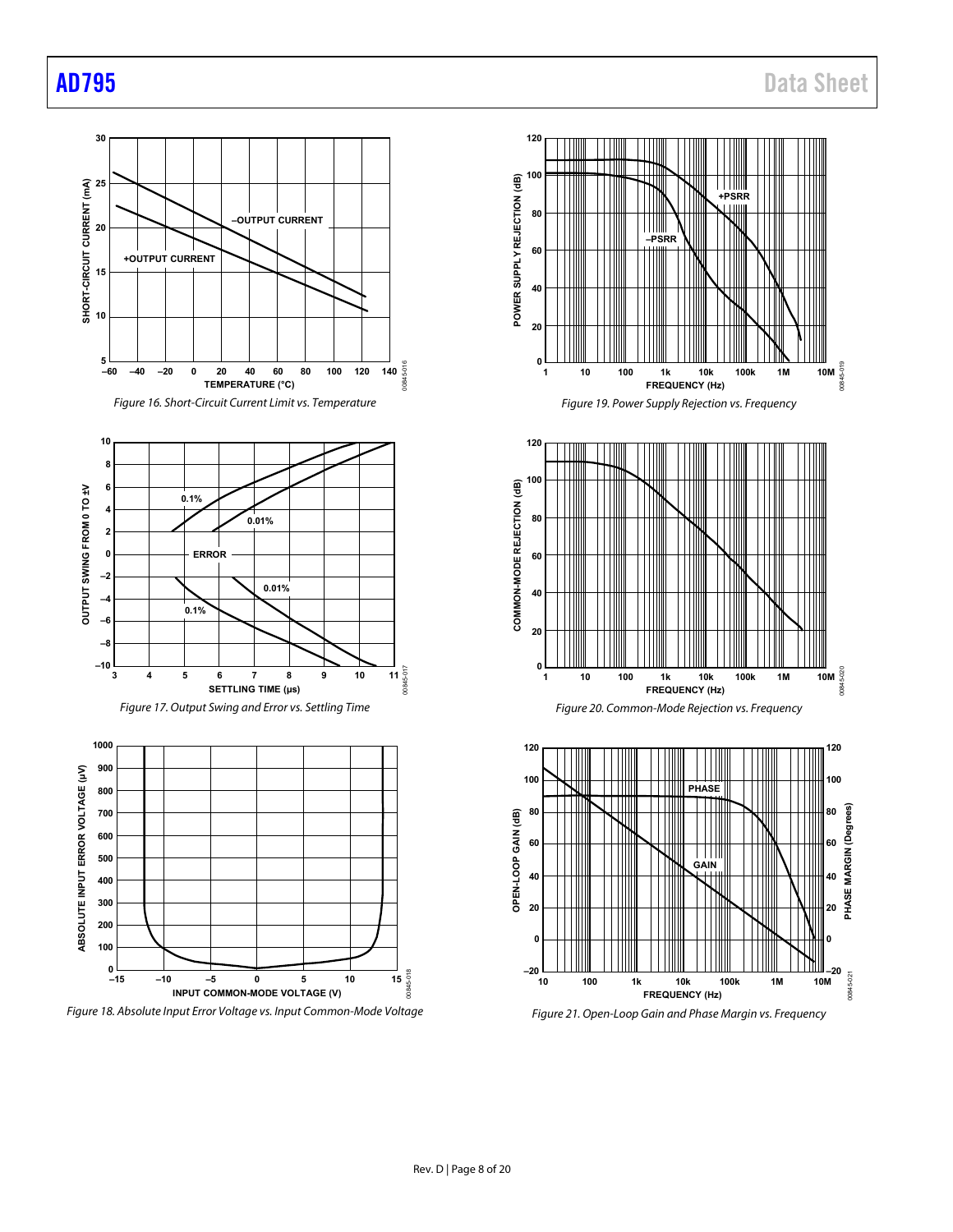## Data Sheet **[AD795](https://www.analog.com/AD795?doc=AD795.pdf)**

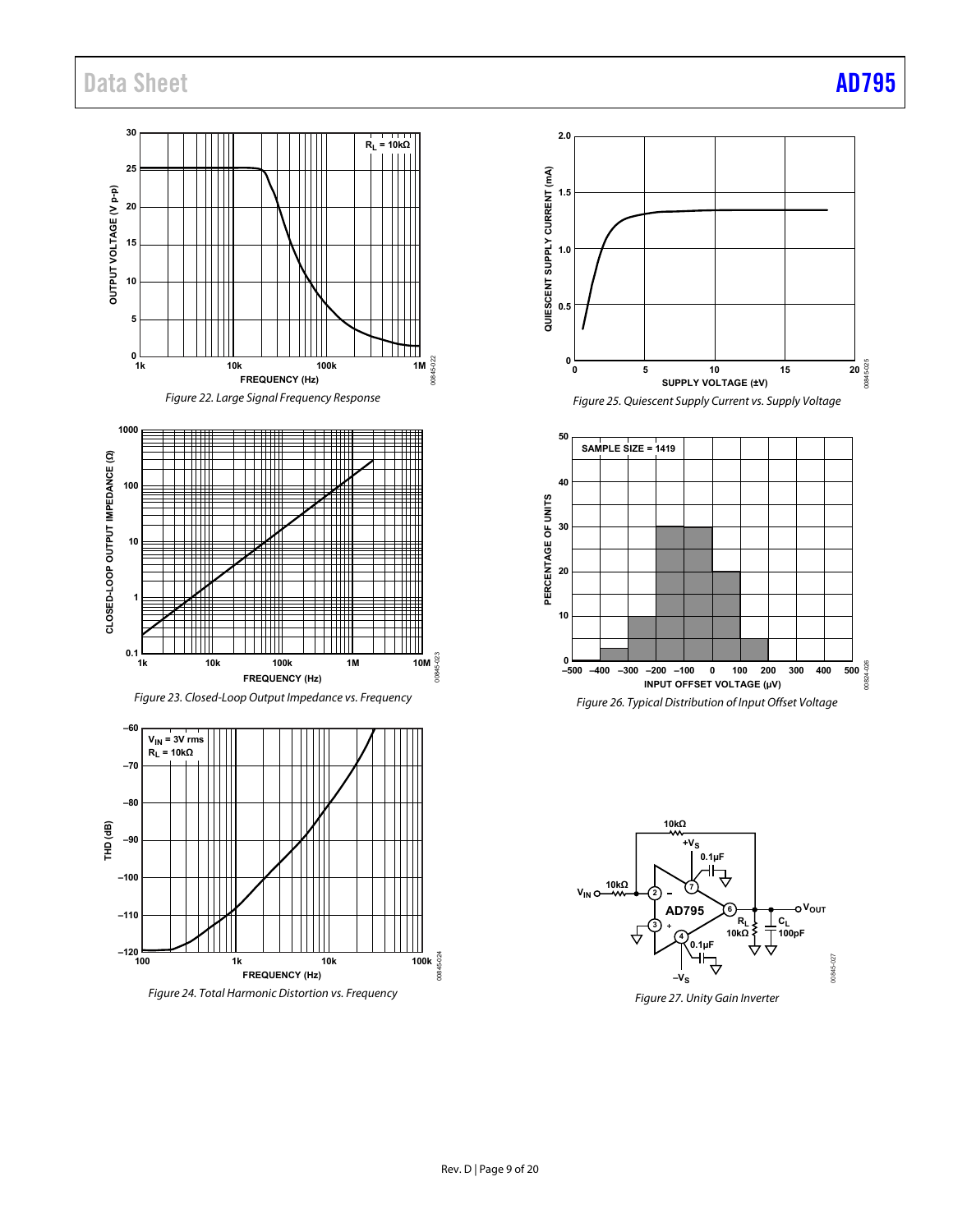

Figure 28. Unity Gain Inverter Large Signal Pulse Response



Figure 29. Unity Gain Inverter Small Signal Pulse Response



Figure 30. Unity Gain Follower



Figure 31. Unity Gain Follower Large Signal Pulse Response



Figure 32. Unity Gain Follower Small Signal Pulse Response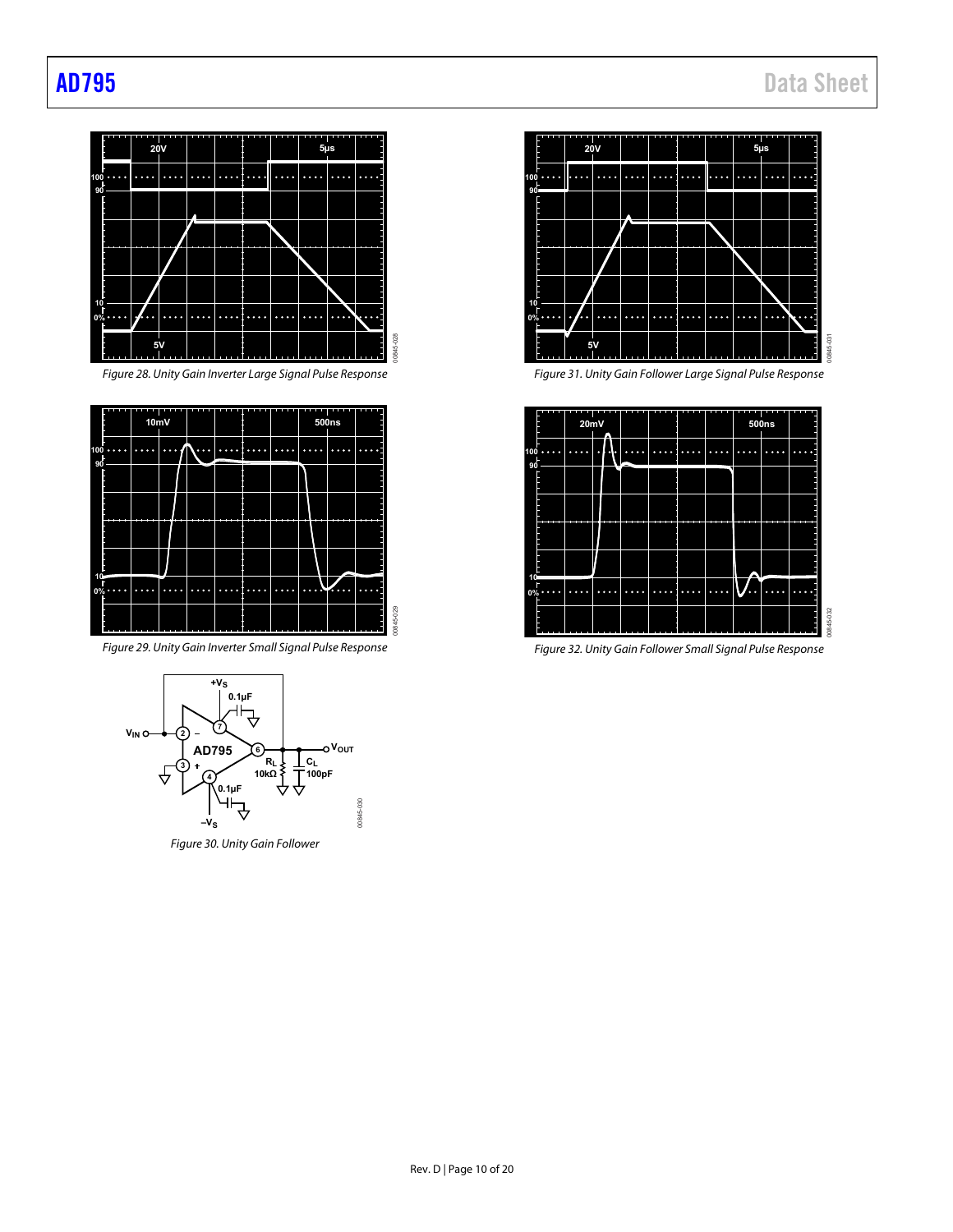## <span id="page-10-0"></span>MINIMIZING INPUT CURRENT

The AD795 is guaranteed to 1 pA maximum input current with ±15 V supply voltage at room temperature. Careful attention to how the amplifier is used is necessary to maintain this performance.

The amplifier's operating temperature should be kept as low as possible. Like other JFET input amplifiers, the AD795's input current doubles for every 10°C rise in junction temperature

(illustrated i[n Figure 9\)](#page-5-1). On-chip power dissipation raises the device operating temperature, causing an increase in input current. Reducing supply voltage to cut power dissipation reduces the AD795's input current (see [Figure 7\)](#page-5-2). Heavy output loads can also increase junction temperature; maintaining a minimum load resistance of 10 k $\Omega$  is recommended.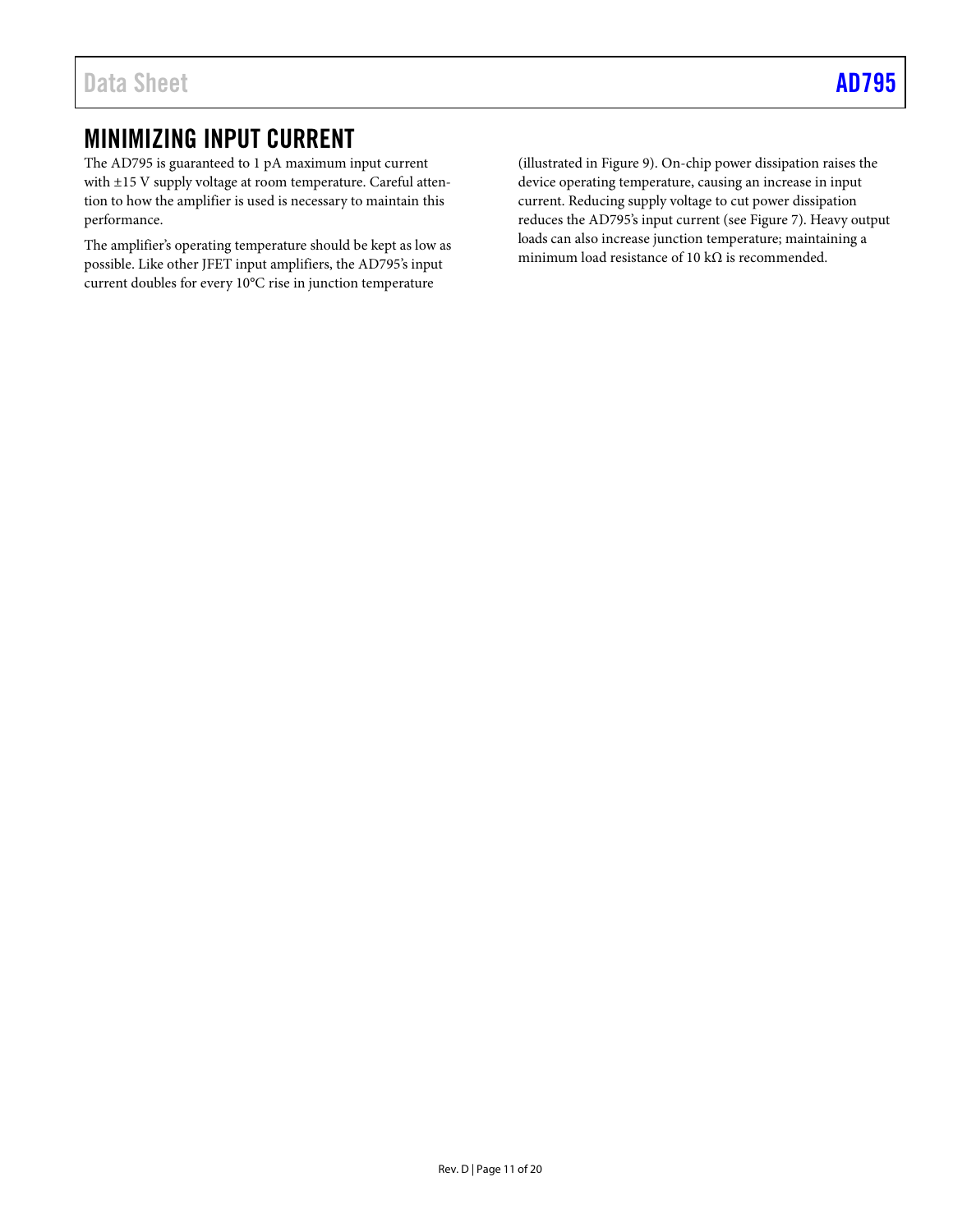## <span id="page-11-0"></span>CIRCUIT BOARD NOTES

The AD795 is designed for mounting on printed circuit boards (PCBs). Maintaining picoampere resolution in those environments requires a lot of care. Both the board and the amplifier's package have finite resistance. Voltage differences between the input pins and other pins as well as PCB metal traces causes parasitic currents (see [Figure 33\)](#page-11-1) larger than the AD795's input current unless special precautions are taken. Two methods of minimizing parasitic leakages include guarding of the input lines and maintaining adequate insulation resistance.

[Figure 34 a](#page-11-2)nd [Figure 35 s](#page-11-3)how the recommended guarding schemes for noninverting and inverting topologies. Pin 1 is not connected, and can be safely connected to the guard. The high impedance input trace should be guarded on both edges for its entire length.



<span id="page-11-1"></span>Figure 33. Sources of Parasitic Leakage Currents



Figure 34. Guarding Scheme—lnverter

<span id="page-11-3"></span><span id="page-11-2"></span>

Figure 35. Guard Scheme—Follower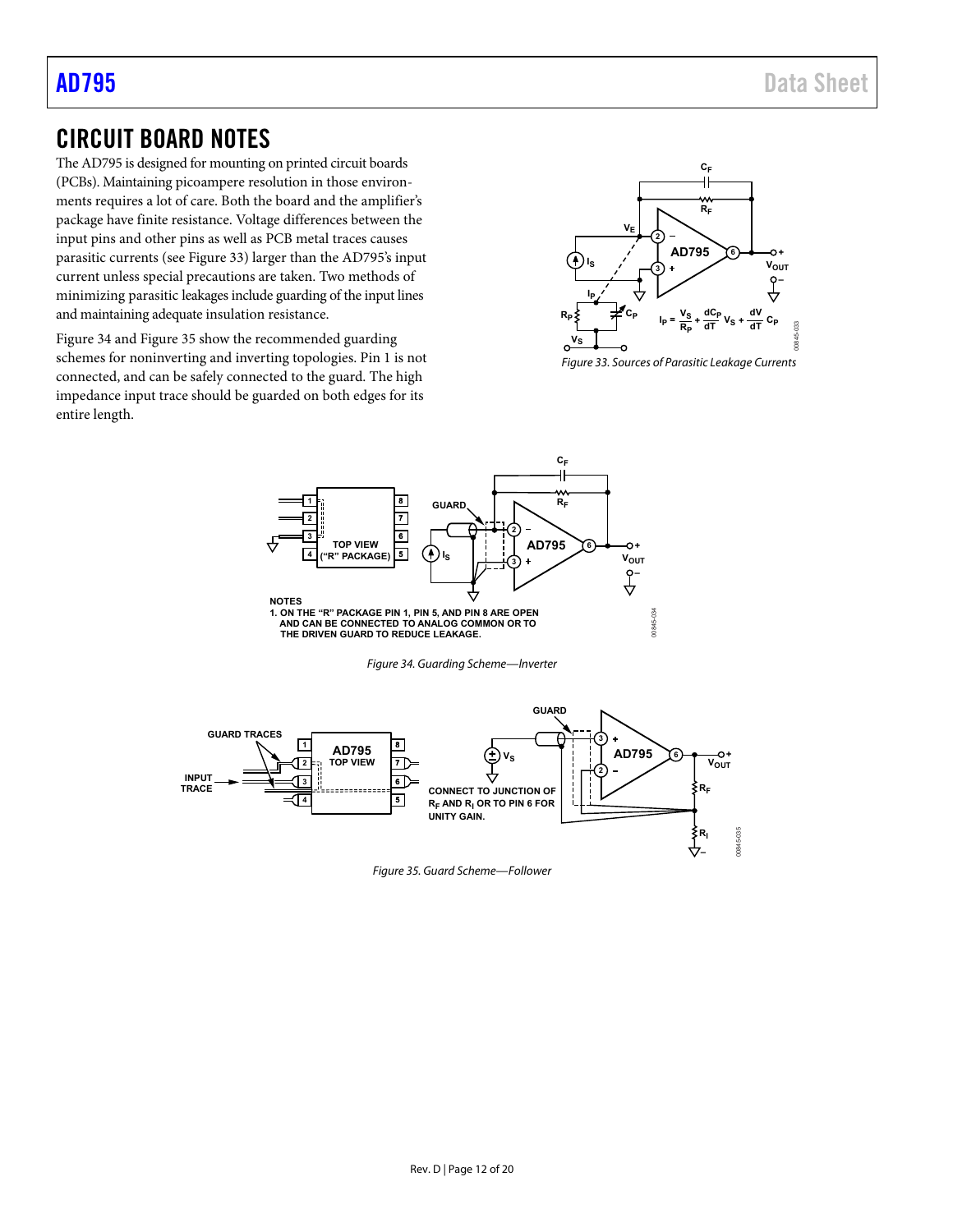## Data Sheet [AD795](https://www.analog.com/AD795?doc=AD795.pdf)

Leakage through the bulk of the circuit board can still occur with the guarding schemes shown i[n Figure 34](#page-11-2) and [Figure 35.](#page-11-3)  Standard G10 type PCB material may not have high enough volume resistivity to hold leakages at the sub-picoampere level particularly under high humidity conditions. One option that eliminates all effects of board resistance is shown in [Figure 36.](#page-12-1)  The AD795's sensitive input pin (either Pin 2 when connected as an inverter, or Pin 3 when connected as a follower) is bent up and soldered directly to a Teflon® insulated standoff. Both the signal input and feedback component leads must also be insulated from the circuit board by Teflon standoffs or low leakage shielded cable.



Figure 36. Input Pin to Insulating Standoff

<span id="page-12-1"></span>Contaminants such as solder flux on the board's surface and on the amplifier's package can greatly reduce the insulation resistance between the input pin and those traces with supply or signal voltages. Both the package and the board must be kept clean and dry. An effective cleaning procedure is to first swab the surface with high grade isopropyl alcohol, then rinse it with deionized water and, finally, bake it at 100°C for 1 hour. Polypropylene and polystyrene capacitors should not be subjected to the 100°C bake because they can be damaged at temperatures greater than 80°C.

Other guidelines include making the circuit layout as compact as possible and reducing the length of input lines. Keeping circuit board components rigid and minimizing vibration reduce triboelectric and piezoelectric effects. All precision high impedance circuitry requires shielding from electrical noise and interference. For example, a ground plane should be used under all high value (that is, greater than  $1 \text{ M}\Omega$ ) feedback resistors. In some cases, a shield placed over the resistors, or even the entire amplifier, may be needed to minimize electrical interference originating from other circuits. Referring to the equation in

[Figure 33,](#page-11-1) this coupling can take place in either, or both, of two different forms via time varying fields:

$$
\frac{dV}{dT}C_{P}
$$

or by injection of parasitic currents by changes in capacitance due to mechanical vibration:

$$
\frac{dCp}{dT}V
$$

Both proper shielding and rigid mechanical mounting of components help minimize error currents from both of these sources.

## <span id="page-12-0"></span>**OFFSET NULLING**

The circuit i[n Figure 37](#page-12-2) can be used when the amplifier is used as an inverter. This method introduces a small voltage in series with the amplifier's positive input terminal. The amplifier's input offset voltage drift with temperature is not affected. However, variation of the power supply voltages causes offset shifts.



<span id="page-12-2"></span>Figure 37. Alternate Offset Null Circuit for Inverter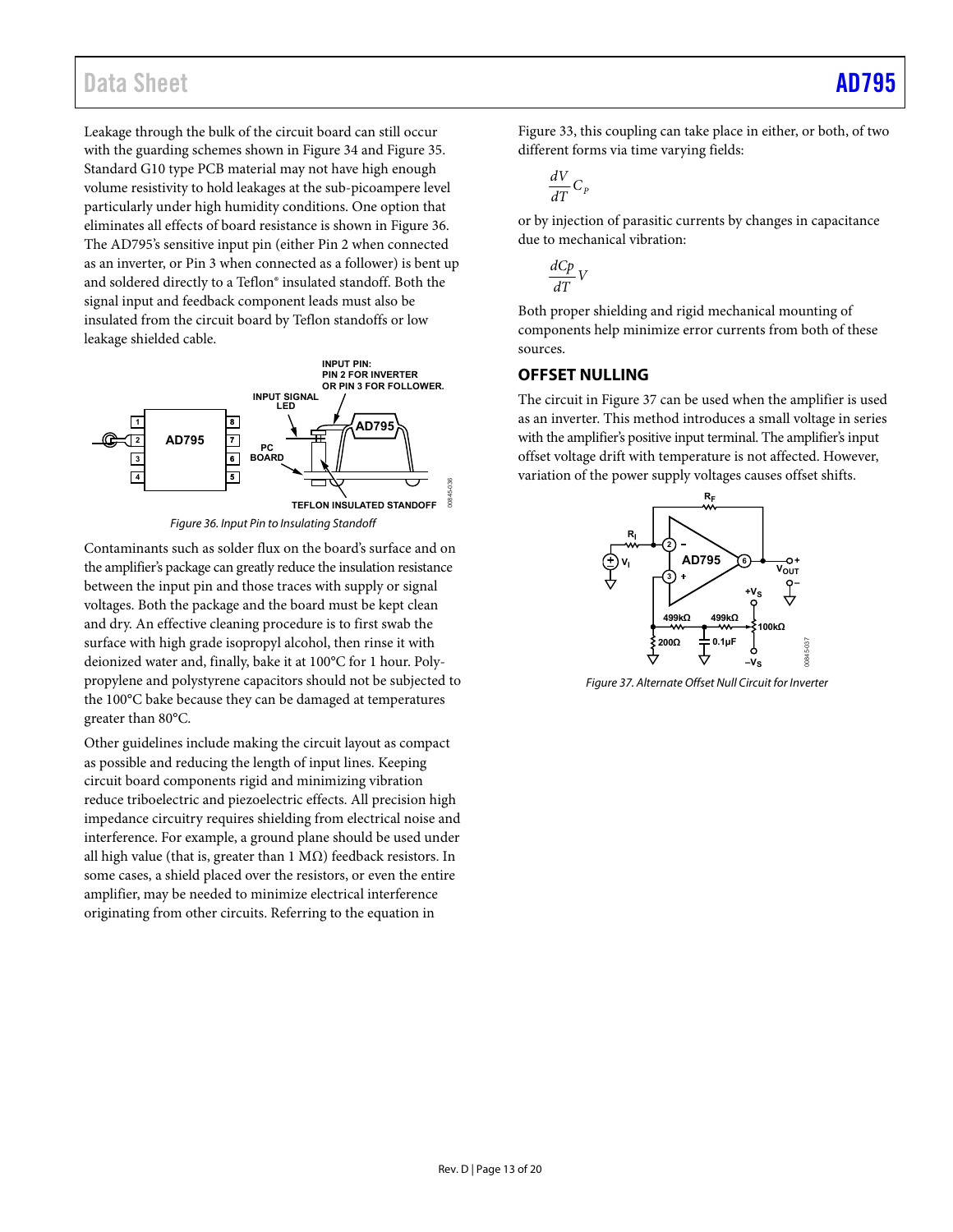# <span id="page-13-0"></span>AC RESPONSE WITH HIGH VALUE SOURCE AND FEEDBACK RESISTANCE

00845-038

Source and feedback resistances greater than 100 k $\Omega$  magnifies the effect of input capacitances (stray and inherent to the AD795) on the ac behavior of the circuit. The effects of common-mode and differential input capacitances should be taken into account because the circuit's bandwidth and stability can be adversely affected.

In a follower, the source resistance, Rs, and input commonmode capacitance,  $C<sub>s</sub>$  (including capacitance due to board and capacitance inherent to the AD795), form a pole that limits circuit bandwidth to  $1/2 \pi$  RsCs. [Figure 38](#page-13-1) shows the follower pulse response from a 1 MΩ source resistance with the amplifier's input pin isolated from the board; only the effect of the AD795's input common-mode capacitance is seen.



*Figure 38. Follower Pulse Response from 1 MΩ Source Resistance*

<span id="page-13-1"></span>In an inverting configuration, the differential input capacitance forms a pole in the circuit's loop transmission. This can create peaking in the ac response and possible instability. A feedback capacitance can be used to stabilize the circuit. The inverter pulse response with  $R_F$  and  $R_S$  equal to 1 M $\Omega$  and the input pin isolated from the board appears in [Figure 39.](#page-13-2) [Figure 40](#page-13-3) shows

the response of the same circuit with a 1 pF feedback capacitance. Typical differential input capacitance for the AD795 is 2 pF.



<span id="page-13-2"></span>*Figure 39. Inverter Pulse Response with 1 MΩ Source and Feedback Resistance*



<span id="page-13-3"></span>*Figure 40. Inverter Pulse Response with 1 MΩ Source and Feedback Resistance, 1 pF Feedback Capacitance*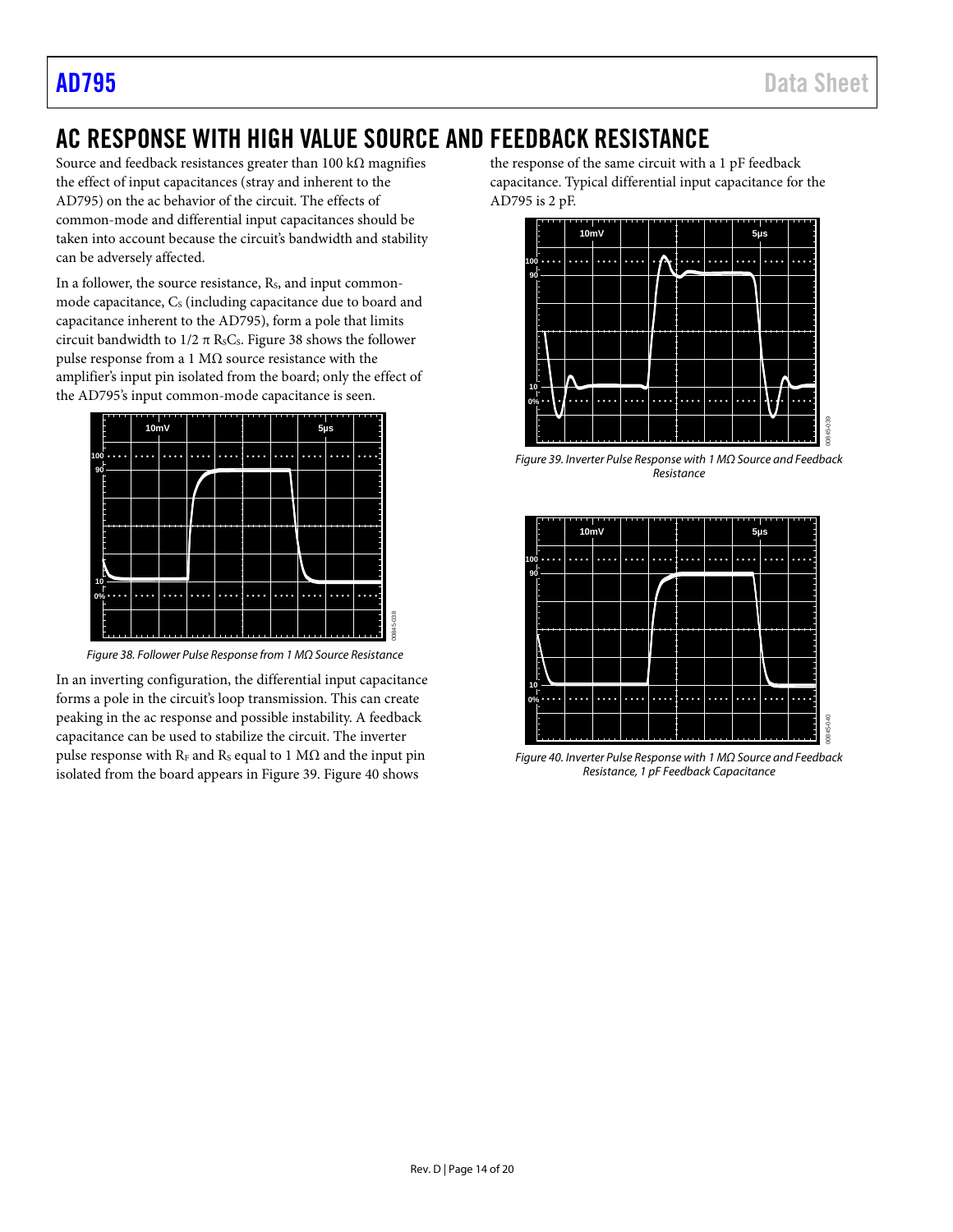## <span id="page-14-0"></span>OVERLOAD ISSUES

Driving the amplifier output beyond its linear region causes some sticking; recovery to normal operation is within 2  $\mu$ s of the input voltage returning within the linear range.

If either input is driven below the negative supply, the amplifier's output is driven high, causing a phenomenon called phase reversal. Normal operation is resumed within 30 µs of the input voltage returning within the linear range.

[Figure 41](#page-14-2) shows the AD795's input bias currents vs. differential input voltage. Picoamp level input current is maintained for differential voltages up to several hundred millivolts. This behavior is only important if the AD795 is in an open-loop application where substantial differential voltages are produced.



*Figure 41. Input Bias Current vs. Differential Input Voltage*

## <span id="page-14-2"></span><span id="page-14-1"></span>**INPUT PROTECTION**

The AD795 safely handles any input voltage within the supply voltage range. Some applications may subject the input terminals to voltages beyond the supply voltages. In these cases, the following guidelines should be used to maintain the AD795's functionality and performance.

If the inputs are driven more than a 0.5 V below the minus supply, milliamp level currents can be produced through the input terminals. That current should be limited to 10 mA for transient overloads (less than 1 second) and 1 mA for continuous overloads. This can be accomplished with a protection resistor in the input terminal (as shown i[n Figure 42](#page-14-3) an[d Figure 43\)](#page-14-4). The protection resistor's Johnson noise adds to the amplifier's input voltage noise and impacts the frequency response.

Driving the input terminals above the positive supply causes the input current to increase and limit at 40 µA. This condition is maintained until 15 V above the positive supply—any input voltage within this range does not harm the amplifier. Input voltage above this range causes destructive breakdown and should be avoided.



*Figure 42. Inverter with Input Current Limit*

<span id="page-14-3"></span>

*Figure 43. Follower with Input Current Limit*

<span id="page-14-4"></span>[Figure 44](#page-14-5) is a schematic of the AD795 as an inverter with an input voltage clamp. Bootstrapping the clamp diodes at the inverting input minimizes the voltage across the clamps and keeps the leakage due to the diodes low. Low leakage diodes (less than 1 pA), such as the FD333s should be used, and should be shielded from light to keep photocurrents from being generated. Even with these precautions, the diodes measurably increase the input current and capacitance.

To achieve the low input bias currents of the AD795, it is not possible to use the same on-chip protection as used in other Analog Devices, Inc., op amps. This makes the AD795 sensitive to handling and precautions should be taken to minimize ESD exposure whenever possible.



*Figure 44. Input Voltage Clamp with Diodes*

<span id="page-14-5"></span>

<span id="page-14-6"></span>*Figure 45. AD795 Used as a Photodiode Preamplifier*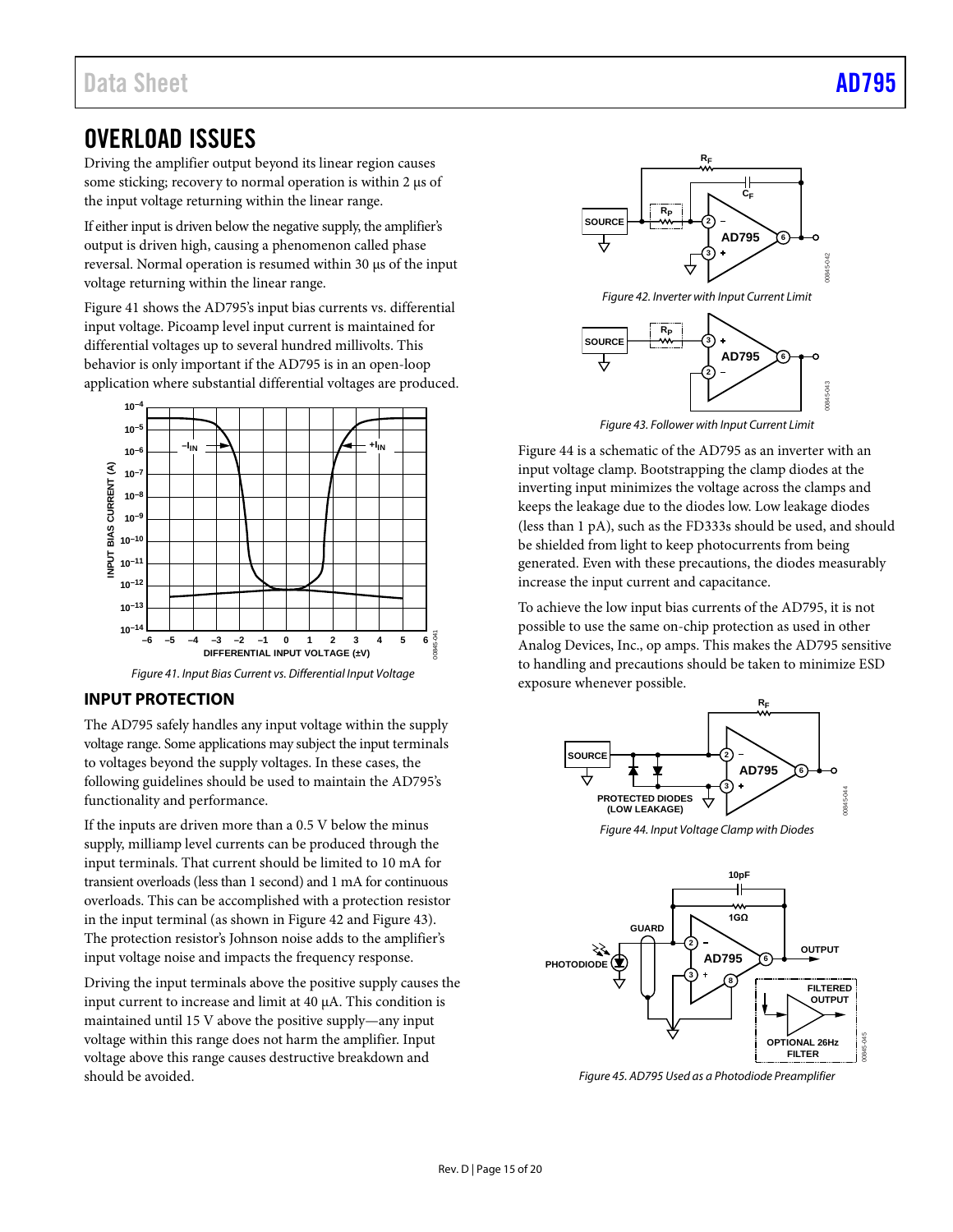## <span id="page-15-1"></span>**PREAMPLIFIER APPLICATIONS**

The low input current and offset voltage levels of the AD795 together with its low voltage noise make this amplifier an excellent choice for preamplifiers used in sensitive photodiode applications. In a typical preamp circuit, shown in [Figure 45,](#page-14-6)  the output of the amplifier is equal to:

$$
V_{OUT} = I_D (Rf) = Rp (P) Rf
$$

where:

 $I<sub>D</sub>$  is the photodiode signal current, in amps  $(A)$ . Rp is the photodiode sensitivity, in amps/watt (A/W). Rf is the value of the feedback resistor, in ohms  $(Ω)$ . P is the light power incident to photodiode surface, in watts (W).

An equivalent model for a photodiode and its dc error sources is shown in [Figure 46.](#page-15-2) The amplifier's input current,  $I_B$ , contributes an output voltage error, which is proportional to the value of the feedback resistor. The offset voltage error, V<sub>OS</sub>, causes a dark current error due to the photodiode's finite shunt resistance, Rd. The resulting output voltage error,  $V_{E}$ , is equal to:

 $V_E = (1 + Rf/Rd) V_{OS} + RfI_B$ 

A shunt resistance on the order of  $10^9 \Omega$  is typical for a small photodiode. Resistance Rd is a junction resistance, which typically drops by a factor of two for every 10°C rise in temperature. In the AD795, both the offset voltage and drift are low, which helps minimize these errors.



Figure 46. A Photodiode Model Showing DC Error Sources

### <span id="page-15-2"></span><span id="page-15-0"></span>**MINIMIZING NOISE CONTRIBUTIONS**

The noise level limits the resolution obtainable from any preamplifier. The total output voltage noise divided by the feedback resistance of the op amp defines the minimum detectable signal current. The minimum detectable current divided by the photodiode sensitivity is the minimum detectable light power.

Sources of noise in a typical preamp are shown in [Figure 47.](#page-15-3)  The total noise contribution is defined as:

$$
\overline{V_{OUT}} = \sqrt{\left(\overline{i}\overline{n}^2 + \overline{i}\overline{f}^2 + \overline{i}\overline{s}^2\right)\left(\frac{Rf}{1 + s(Cf)Rf}\right)^2 + \left(\overline{e}\overline{n}\right)^2 \left(1 + \frac{Rf}{Rd}\left(\frac{(1 + s(C\overline{d})R\overline{d})}{1 + s(Cf)Rf}\right)\right)^2}
$$



<span id="page-15-3"></span>[Figure 48,](#page-15-4) a spectral density vs. frequency plot of each source's noise contribution, shows that the bandwidth of the amplifier's input voltage noise contribution is much greater than its signal bandwidth. In addition, capacitance at the summing junction results in a peaking of noise gain in this configuration. This effect can be substantial when large photodiodes with large shunt capacitances are used. Capacitor Cf sets the signal bandwidth and limits the peak in the noise gain. Each source's rms or rootsum-square contribution to noise is obtained by integrating the sum of the squares of all the noise sources and then by obtaining the square root of this sum. Minimizing the total area under these curves optimizes the preamplifier's overall noise performance.

An output filter with a passband close to that of the signal can greatly improve the preamplifier's signal to noise ratio. The photodiode preamplifier shown i[n Figure 47,](#page-15-3) without a bandpass filter, has a total output noise of 50 μV rms. Using a 26 Hz single-pole output filter, the total output noise drops to 23 μV rms, a factor of 2 improvement with no loss in signal bandwidth.



<span id="page-15-4"></span>Figure 48. Voltage Noise Spectral Density of the Circuit o[f Figure 47 W](#page-15-3)ith and Without an Output Filter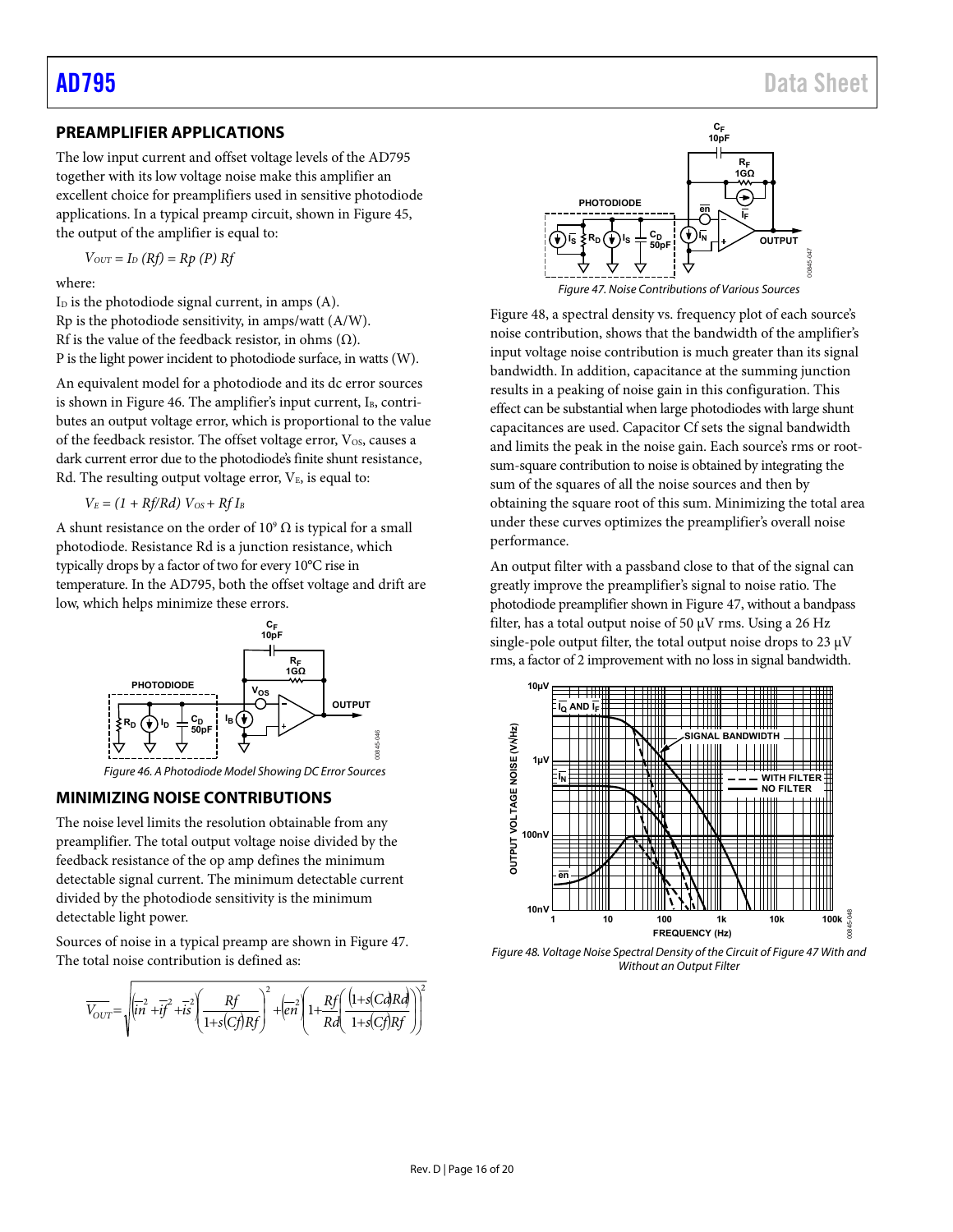## <span id="page-16-1"></span>**USING A T NETWORK**

A T network, shown i[n Figure 49,](#page-16-2) can be used to boost the effective transimpedance of an I-to-V converter, for a given feedback resistor value. However, amplifier noise and offset voltage contributions are also amplified by the T network gain. A low noise, low offset voltage amplifier, such as the AD795, is needed for this type of application.



<span id="page-16-2"></span>Figure 49. Photodiode Preamp Employing a T Network for Added Gain

## <span id="page-16-0"></span>**A pH PROBE BUFFER AMPLIFIER**

A typical pH probe requires a buffer amplifier, shown i[n Figure 50,](#page-16-3)  to isolate its  $10^6 \Omega$  to  $10^9 \Omega$  source resistance from external circuitry. The low input current of the AD795 allows the voltage error produced by the bias current and electrode resistance to be minimal. The use of guarding, shielding, high insulation resistance standoffs, and other such standard methods used to

minimize leakage are all needed to maintain the accuracy of this circuit.

The slope of the pH probe transfer function, 50 mV per pH unit at room temperature, has a 3300 ppm/°C temperature coefficient. The buffer of [Figure 50 p](#page-16-3)rovides an output voltage equal to 1 V/pH unit. Temperature compensation is provided by resistor RT, which is a special temperature compensation resistor, Part Number Q81, 1 kΩ, 1%, 3500 ppm/°C, available from Tel Labs, Inc.



<span id="page-16-3"></span>Figure 50. pH Probe Amplifier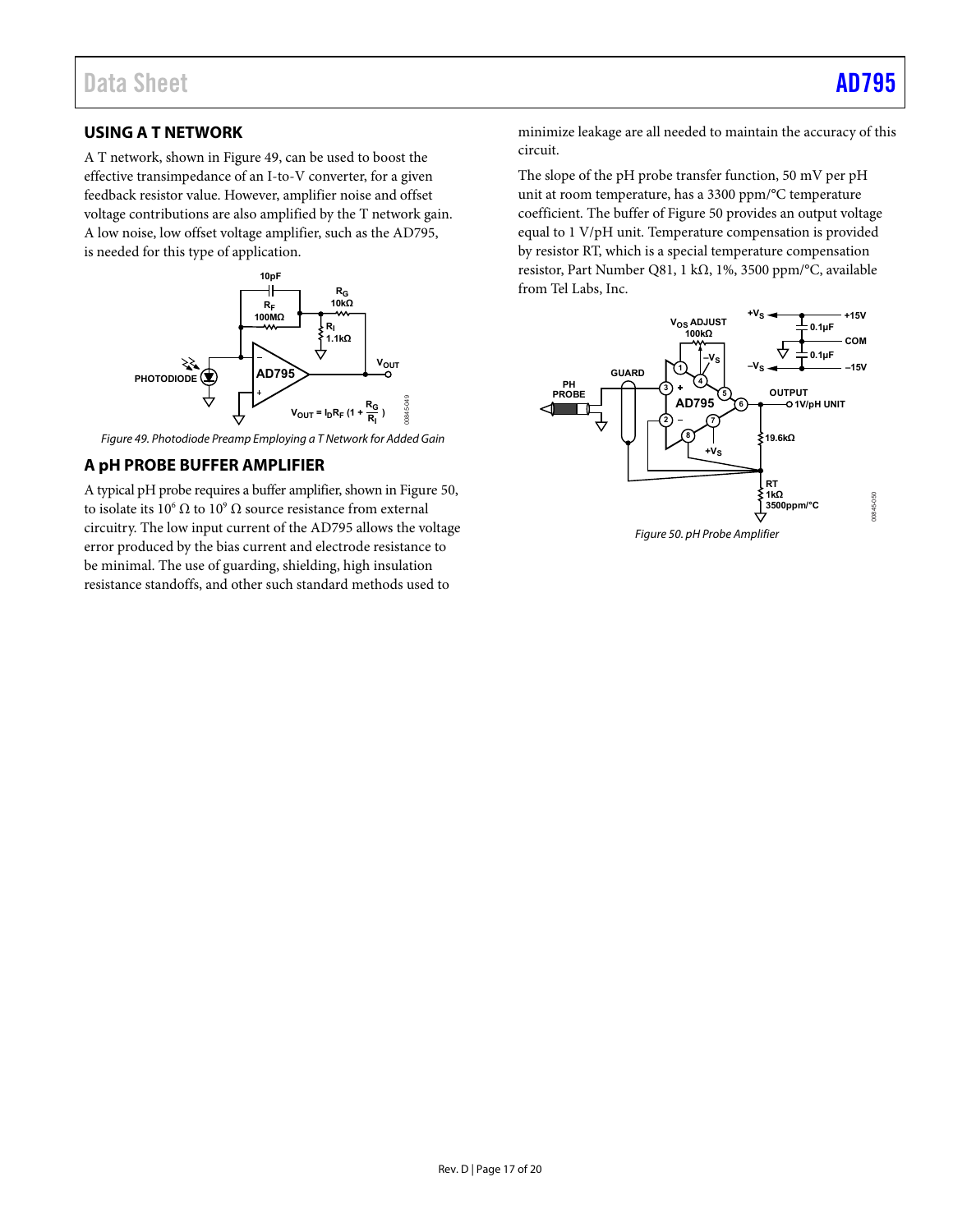# <span id="page-17-0"></span>OUTLINE DIMENSIONS



Dimensions shown in millimeters and (inches)

## <span id="page-17-1"></span>**ORDERING GUIDE**

| Model <sup>1</sup> | <b>Temperature Range</b>          | <b>Package Description</b> | <b>Package Option</b> |
|--------------------|-----------------------------------|----------------------------|-----------------------|
| AD795JRZ           | 0°C to +70°C                      | 8-Lead SOIC N              | $R - 8$               |
| AD795JRZ-REEL      | 0°C to +70°C                      | 8-Lead SOIC N              | $R - 8$               |
| AD795JRZ-REEL7     | $0^{\circ}$ C to +70 $^{\circ}$ C | 8-Lead SOIC N              | $R-8$                 |

<sup>1</sup> Z= RoHS Compliant Part.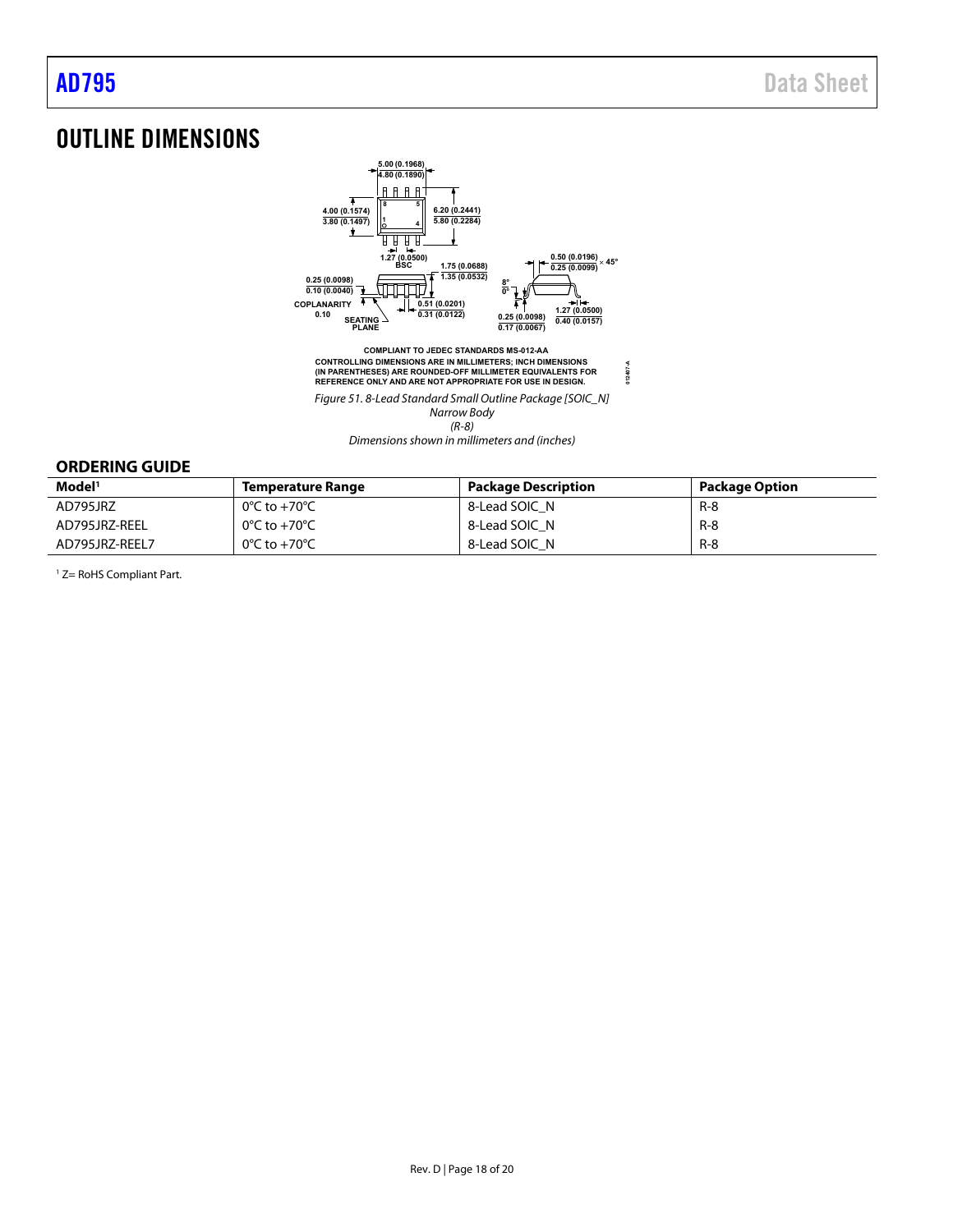# **NOTES**